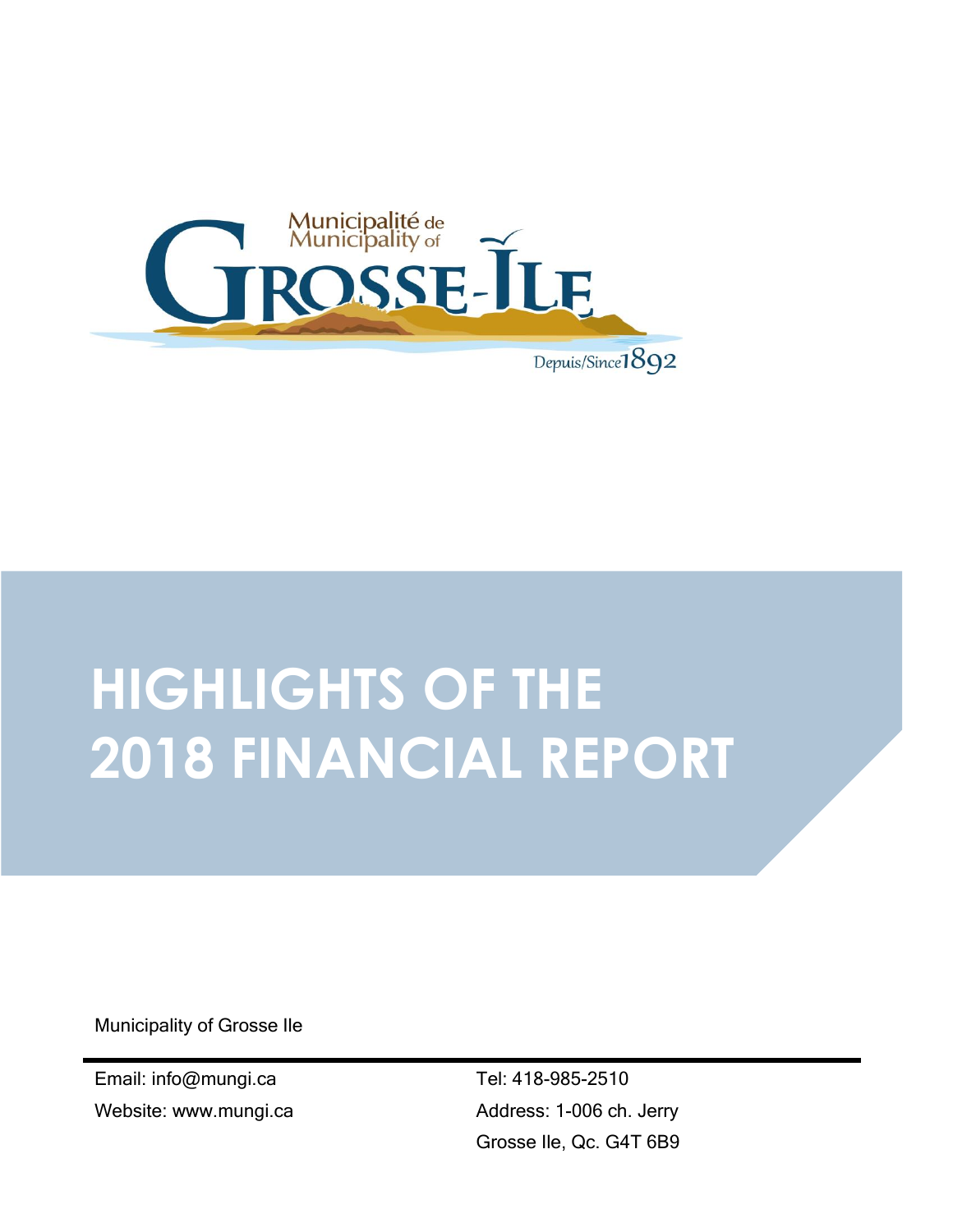## **PRESENTATION OF THE MAYOR'S REPORT** of the Highlights of the 2018 Financial Report

As required by law, you will find enclosed the highlights of the 2018 financial report of the Municipality of Grosse Ile. On behalf of the members of council, I am pleased to announce that our 2018 fiscal year ended on a positive note with an operating surplus of \$63,977. I also feel it is important to note that since the demerge in 2006, the Municipality has managed to maintain an annual surplus, therefore, leaving an unrestricted non-affected accumulated surplus in the amount of \$220,919 which helps cover unforeseen expenses or serves as a contribution for potential funding opportunities.

#### Article 176.2.2 of the Quebec Municipal Code:

"At a regular sitting of the council held not later than June, the mayor shall make a report to the citizens on the highlights of the financial report and the external auditor's report. "

As you will see in the summary within this report, and according to the Financial Profile produced by the *Direction Générale des finances municipales*, we are within the norms of our administrative region and the province.

The Municipality has long term debt in the amount of \$791,500, of which \$514,316 is being reimbursed through grants, while \$277,184 is being reimbursed by the general fund.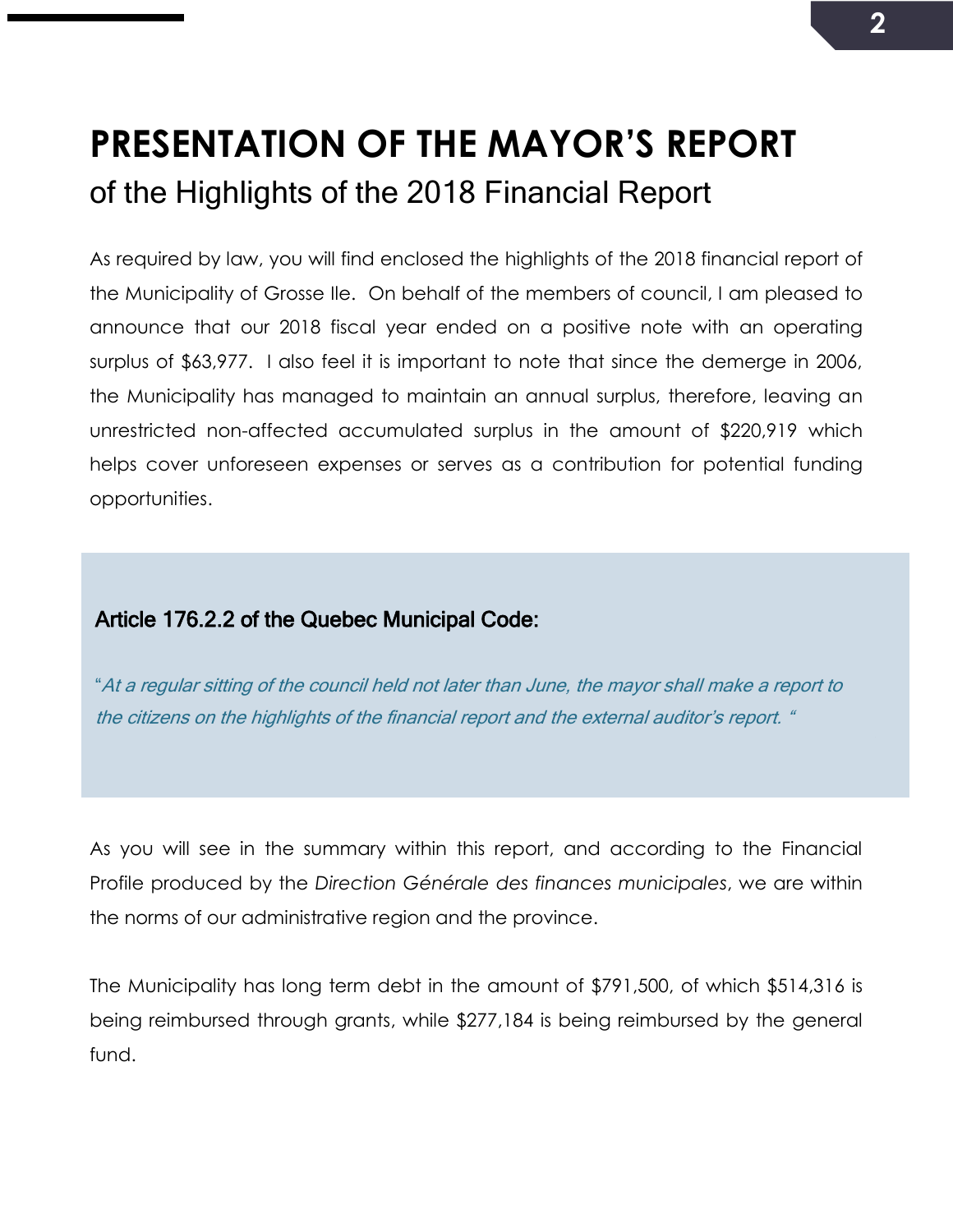The external auditor's report concludes that the financial report deposited at the regular sitting of council of the Municipality of Grosse Ile on April 8, 2019 presents fairly, in all significant aspects, the financial position of the Municipality as at December 31, 2018, and the results of its operations, the changes in its net debt and cash flows for the year ended in accordance with the Canadian Accounting Standards for the public sector.

It is to be noted that the financial statements include certain financial information which is not required under Canadian Accounting Standards for the public sector however this information is required under the Ministry of Municipal Affairs and Housing. Annex 1 (pages 4 and 5) presents the summary of the revenues and expenses for the 2018 fiscal year.

If you would like more information on the financial situation of the Municipality, I invite you to contact the municipal office at which time our municipal staff will be pleased to assist you.

I would like to take this opportunity to thank you for your continued support as we move forward.

Rose Elmonde Clarke Mayor

Our Mission…… "We strive to maintain the highest level of professional integrity while providing services in a fiscally responsible and accountable manner."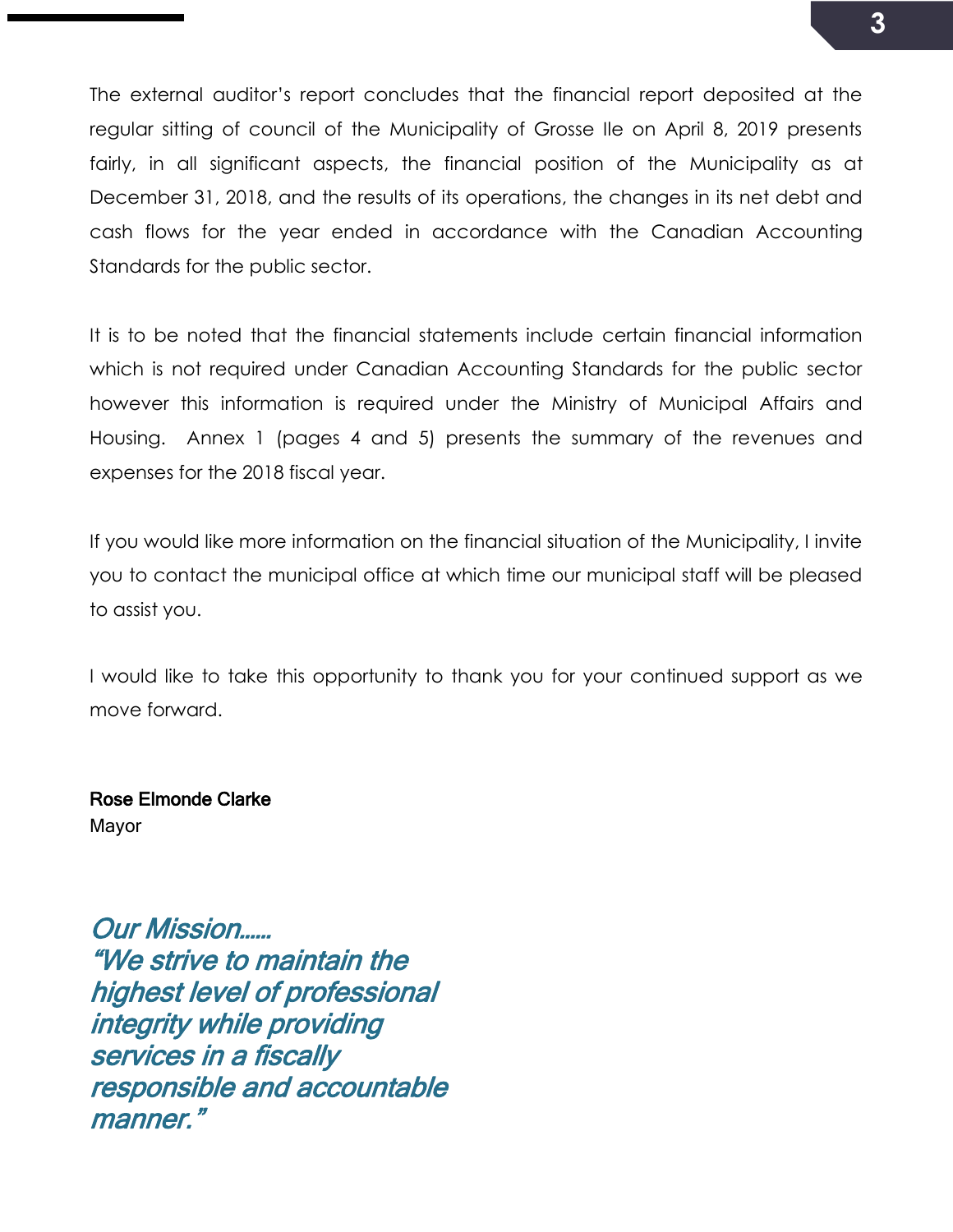#### **ANNEX 1**

**Summary**

#### Overview as of December 31, 2018

|                                                                                 | 2018      | 2017             |    |
|---------------------------------------------------------------------------------|-----------|------------------|----|
| <b>OPERATING REVENUES</b>                                                       |           |                  |    |
|                                                                                 |           |                  |    |
| <b>Taxes</b>                                                                    | 531,267   | \$<br>516,629    | \$ |
| Payments in lieu of taxes                                                       | 29,581    | 27,845           |    |
| Transfers                                                                       | 164,909   | 197,931          |    |
| Other revenues from local sources                                               | 78,685    | 80,480           |    |
| Other                                                                           | 32,764    | 29,149           |    |
|                                                                                 |           |                  |    |
| <b>TOTAL REVENUES</b>                                                           | 837,206   | 852,034          |    |
|                                                                                 |           |                  |    |
| <b>OPERATING EXPENDITURES</b>                                                   |           |                  |    |
| General administration                                                          | 411,201   | 413,640          |    |
| Public security                                                                 | 25,455    | 24,261           |    |
| Transportation                                                                  | 124,767   | 376,199          |    |
| Urban planning and development                                                  | 4,553     | 8,946            |    |
| Recreation and culture                                                          | 230,364   | 358,472          |    |
| Financing expenses                                                              | 25,297    | 25,042           |    |
|                                                                                 |           |                  |    |
| <b>TOTAL OPERATING EXPENDITURES</b>                                             | 821,637   | 1,206,560        |    |
|                                                                                 |           |                  |    |
| OPERATING SURPLUS (DEFICIT) BEFORE RECONCILIATION FOR TAX                       |           |                  |    |
| <b>PURPOSES FOR THE YEAR</b>                                                    | 15,569    | \$<br>(354, 526) | \$ |
|                                                                                 |           |                  |    |
| <b>RECONCILIATION FOR TAX PURPOSES</b>                                          |           |                  |    |
| Revenues from capital assets activities                                         |           |                  |    |
| Amortization of capital assets                                                  | 114,118   | 112,086          |    |
| Loss on sale of capital assets                                                  |           | 90               |    |
| Share from Régie intermunicipale de l'énergie Gaspésie-Îles-de-la-<br>Madeleine |           |                  |    |
| Long-term financing of operating activities                                     |           | 241,900          |    |
| Repayment of long-term debt                                                     | (69, 805) | (47, 488)        |    |
| Allocation - Capital assets activities                                          |           |                  |    |
| Allocation - Unrestricted operating surplus                                     | 4,095     | 58,944           |    |
| OPERATING SURPLUS FOR TAX PURPOSES FOR THE YEAR                                 | 63,977    | \$<br>11,006     | \$ |